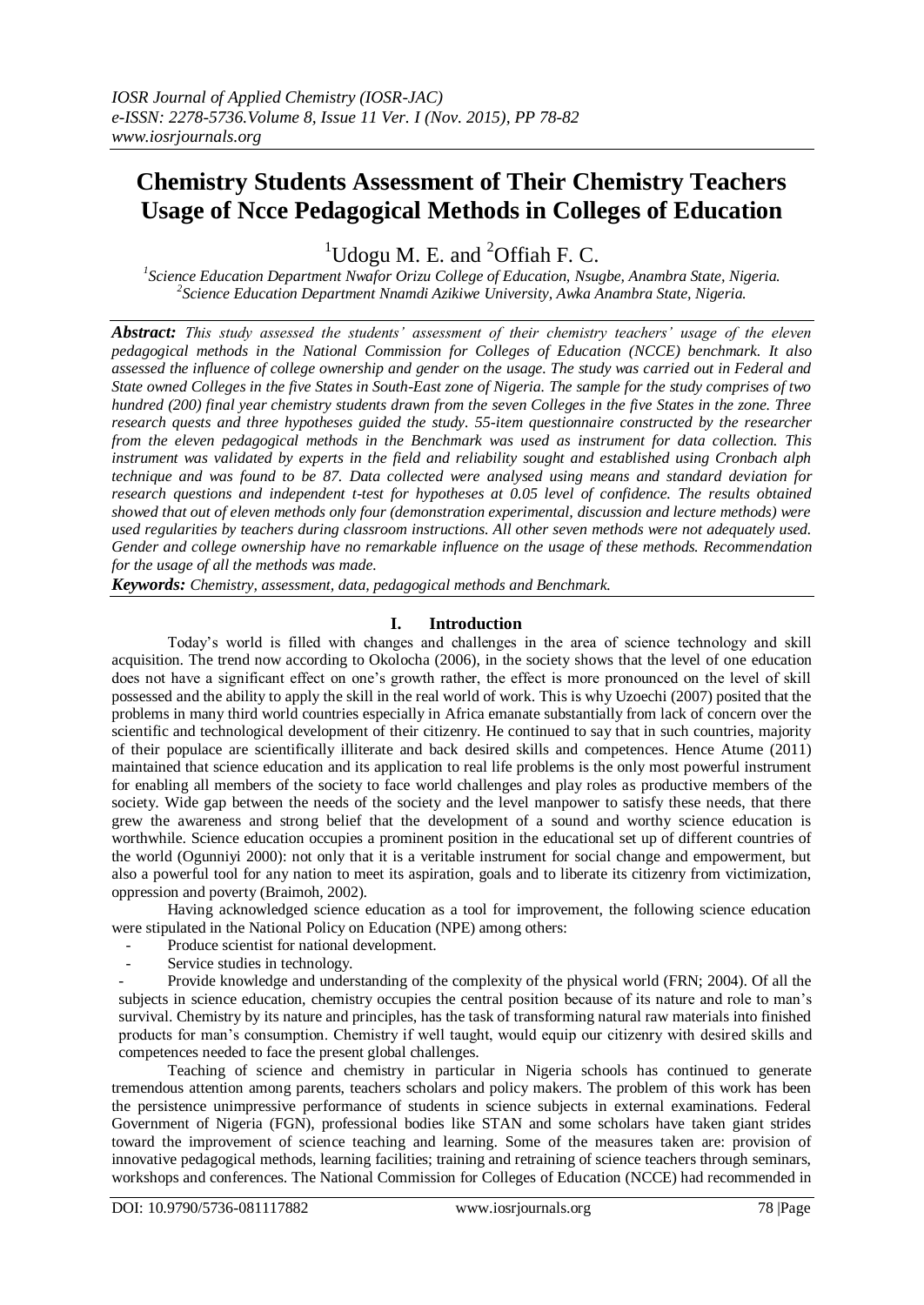their benchmark, some pedagogical methods to be used in college for the training of pre-service teachers of sciences. These methods include, demonstration discussion, experimentation, etc. which have been tried out and found efficacious in enhancing teaching and learning of science especially chemistry. Inspite of all these efforts, poor performance are still recorded each year (Olorukooba, 2007) and (Ndioho, 2007). This poor performance of chemistry students in the external examinations may be rightly attributed to what UBEC (2008) reported that qualified and motivated chemistry teacher were lacking in the schools. Again Mohammed, Shehu and Ewandu (2011) reported that 80% of the fresh graduates from colleges have shallow knowledge of subject matter, poor communication and practical skills which are necessary for effective science teaching. This implies that the appropriate chemistry knowledge and practical skill that the students should acquire at the end of course through effective instruction may not be achieved since some of the teachers themselves lack these skills. This is paradoxical in the sense that one cannot give someone else what one does not have. According to Federal Ministry of Education (FME, 2004), in its National Policy on Education, teacher is the most important factor in curriculum delivery since he is responsible for transforming the curriculum objective into reality through his interaction with the students.

Abakpa, Agbo-Egwu, and Takor, (2013), noted that instructional practices employed by teachers may be inimical to the achievement of national science objectives. This made the researcher to consider it necessary to assess the extent to which the chemistry teachers in colleges are using the prescribed NCCE pedagogical methods in the classroom instructions in colleges as a way of preparing future classroom secondary school teachers.

## **II. Purpose of the study**

- 1. To determine the rating of final year chemistry students on their teachers usage of the each of eleven methods in NCCE bench-mark.
- 2. To determine the influence of gender on the students rating of their chemistry teachers usage of the each of the eleven methods.
- 3. To assess the influence of college ownership on the chemistry students' rating on their teachers usage of each of the eleven methods.

## **Research questions**

- 1. What are the chemistry students mean rating scores on their teachers usage of each of the eleven methods in the NCCE bench-mark?
- 2. What are the male & female students' mean rating scores on their teachers' usage of each of the eleven methods in the NCCE bench-mark?
- 3. What are the federal and state chemistry students' mean rating scores on their teachers usage of each of the eleven methods in the NCCE bench-mark?

## **Research hypotheses**

- 1. There will be no significant difference between the male and female chemistry students mean rating scores on their teachers usage of eleven methods.
- 2. There will be no significant difference between the mean rating scores of students from state and federal own colleges on their teachers usage of the eleven methods in the NCCE bench-mark.

The study is a descriptive survey carried out in the five states in South-East zone of Nigeria. (Abia Anambra, Ebonyi, Enugu and Imo). The population of the study was two hundred and eighty (280) final year chemistry students drawn from the seven colleges (state & federal) in the five states. Two hundred (200) students out of the total population was used as sample for the study. Instrument for data collection was a questionnaire on teachers' usage of instructional practices for each of the eleven pedagogical methods in the NCCE benchmark constructed by the researchers. The instrument had two sections, section A was on boidata of the respondents (students) which solicited information on sex; year of study and college status. Section B contains 55 items drawn to cover instructional practices expected to be used by chemistry teachers in their classroom instruction on the eleven methods in the NCCE benchmark. These items were close ended questions with 5-point rating scale of always (5), most often (4), sometimes (3), seldom (2), and never (1). Students are expected to respond to these item based on the extent to which their teachers perform these practices during instruction in the class. Final year students were used for this assessment because they have been taught for three years by these lecturers and can give account of their classroom behaviours. Ndukwe (1999) had suggested students' assessment as one of the strong techniques for assessing teachers effectiveness in the classroom. The instrument was validated by two experts in the science education and reliability of instrument sought through pilot study in two colleges outside the study states and was found to be 0.83 alpha using cronbach alpha technique. During the administration of the instrument. The research questions were analysed using means and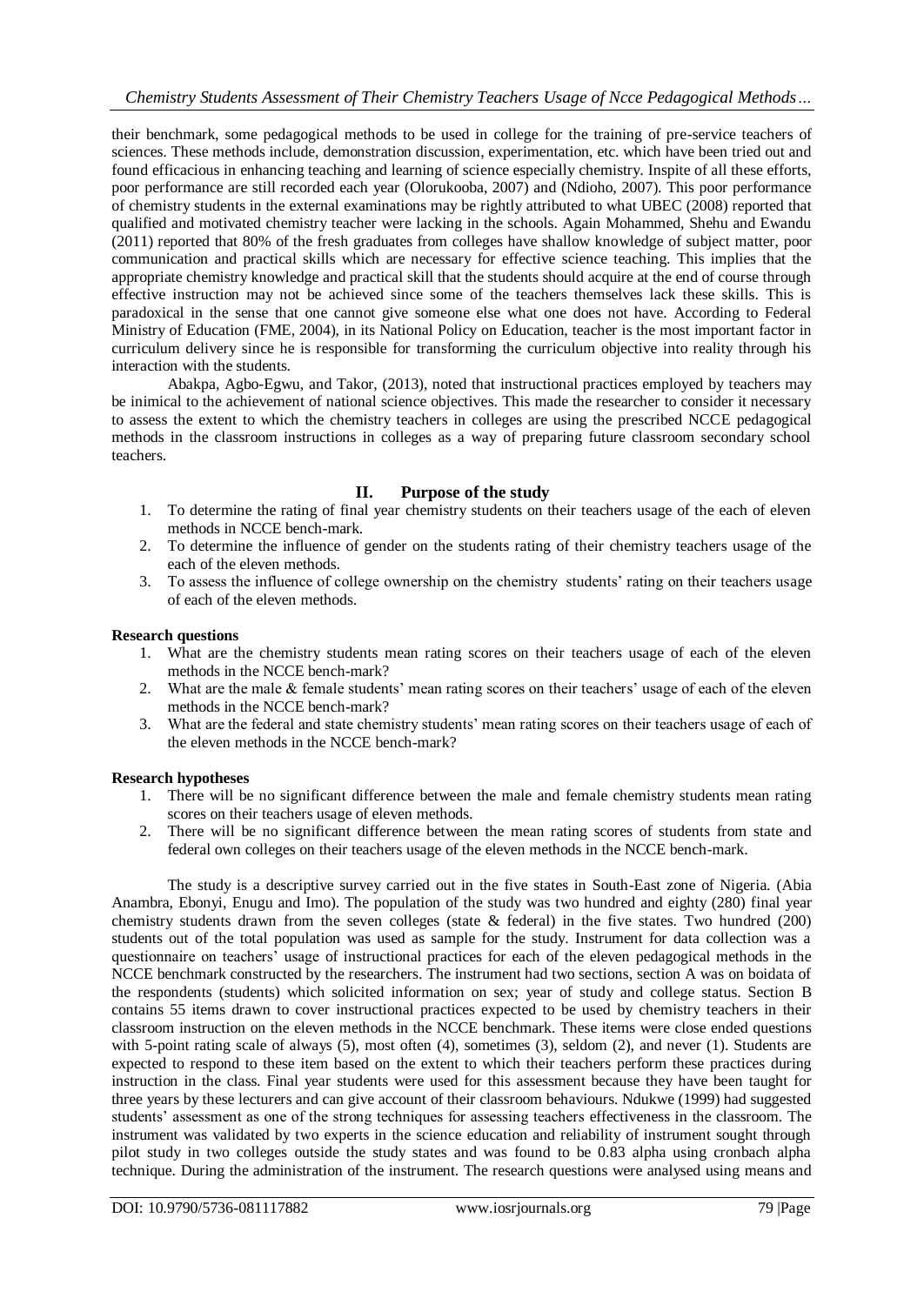standard deviation while independent t-test was used for test of hypotheses at 0.05 level of significance. Mean scores of 3.00 and above indicated usage of method while mean scores of 2.99 and below indicate non-usage of the method.

#### **Table 1: Mean and standard deviation of chemistry students' rating scores of the teachers on their usage of each of the eleven pedagogical methods.**

| <b>Methods</b>               | $N = 175$ | Mean | <b>Std Deviation</b> |
|------------------------------|-----------|------|----------------------|
| <b>Demonstration</b>         |           | 3.32 | .50                  |
| <b>Experimental method</b>   |           | 3.66 | .59                  |
| <b>Discovery method</b>      |           | 2.35 | .66                  |
| <b>Discussion method</b>     |           | 3.76 | .58                  |
| <b>Computer method</b>       |           | 1.80 | .49                  |
| Co-operative method          |           | 2.67 | .62                  |
| Concept mapping method       |           | 2.53 | .58                  |
| Analogy method               |           | 1.94 | .65                  |
| <b>Advance organize</b>      |           | 1.75 | .64                  |
| <b>Individualized method</b> |           | 2.69 | .60                  |
| <b>Lecture method</b>        |           | 3.38 | .77                  |

Table 1: shows that instructional practices of demonstration, experimental, discussion and lecture methods are performed by their teachers during instructions in the classroom as shown by their mean values which are quite above the mid-point. All other methods were indicated not used by teachers.

| Table 2: Mean rating scores, standard deviations and independent t-test for significant difference in the mean |
|----------------------------------------------------------------------------------------------------------------|
| rating scores of male and female chemistry students on their teachers' usage of each of the eleven methods.    |
|                                                                                                                |

|                              |            | P< 0.05     |      |     |       |     |            |
|------------------------------|------------|-------------|------|-----|-------|-----|------------|
| <b>Method</b>                | <b>Sex</b> | $\mathbf N$ | Mean | Std | T     | df  | <b>Sig</b> |
| <b>Demonstration</b>         | Male       | 79          | 4.13 | .65 | .48   | 163 | <b>NS</b>  |
|                              | Female     | 86          | 3.91 | .62 |       |     |            |
|                              |            |             |      |     |       |     |            |
| <b>Experimental</b>          | Male       | 79          | 3.21 | .75 | .30   | 163 | <b>NS</b>  |
|                              | Female     | 86          | 3.34 | .57 |       |     |            |
|                              |            |             |      |     |       |     |            |
| <b>Discovery</b>             | Male       | 79          | 2.98 | .46 | 1.007 | 163 | <b>NS</b>  |
|                              | Female     | 86          | 3.48 | .59 |       |     |            |
| <b>Discussion</b>            | Male       | 79          | 1.75 | .48 | 2.94  | 163 | S          |
|                              | Female     | 86          | 3.34 | .51 |       |     |            |
| Computer                     | Male       | 79          | 2.10 | .31 | 1.06  | 163 | <b>NS</b>  |
|                              | Female     | 86          | 2.83 | .50 |       |     |            |
|                              |            |             |      |     |       |     |            |
| Cooperation                  | Male       | 79          | 2.80 | .68 | .81   | 163 | <b>NS</b>  |
|                              | Female     | 86          | 1.75 | .53 |       |     |            |
|                              |            |             |      |     |       |     |            |
| <b>Concept mapping</b>       | Male       | 79          | 2.95 | .41 | .19   | 163 | <b>NS</b>  |
|                              | Female     | 86          | 2.73 | .56 |       |     |            |
|                              |            |             |      |     |       |     |            |
| <b>Analogy</b>               | Male       | 79          | 2.88 | .40 | .64   | 163 | <b>NS</b>  |
|                              | Female     | 86          | 3.11 | .56 |       |     |            |
|                              |            |             |      |     |       |     |            |
| <b>Advance organization</b>  | Male       | 79          | 2.91 | .69 | .46   | 163 | <b>NS</b>  |
|                              | Female     | 86          | 2.74 | .61 |       |     |            |
|                              |            |             |      |     |       |     |            |
|                              | Male       | 79          | 2.84 | .49 | 2.21  | 163 | S          |
| <b>Individualized method</b> | Female     | 86          | 1.29 | .67 |       |     |            |
|                              |            |             |      |     |       |     |            |
| Lecturer                     | Male       | 79          | 3.87 | .52 | 1.14  | 163 | <b>NS</b>  |
|                              | Female     | 86          | 4.11 | .63 |       |     |            |

#### $S = \overline{\text{Significant}}$

 $NS = Not$  significant

Table 2 shows that both male and female chemistry students rated their chemistry teachers' usage of the methods in the classroom instructions in varying degrees. Though only four methods were indicated actually used by teachers (see table 1)

It also shows that the observed difference in the rating scores of male and female chemistry students on their teachers usage of each of the eleven methods were all not significant except for discussion and individualized methods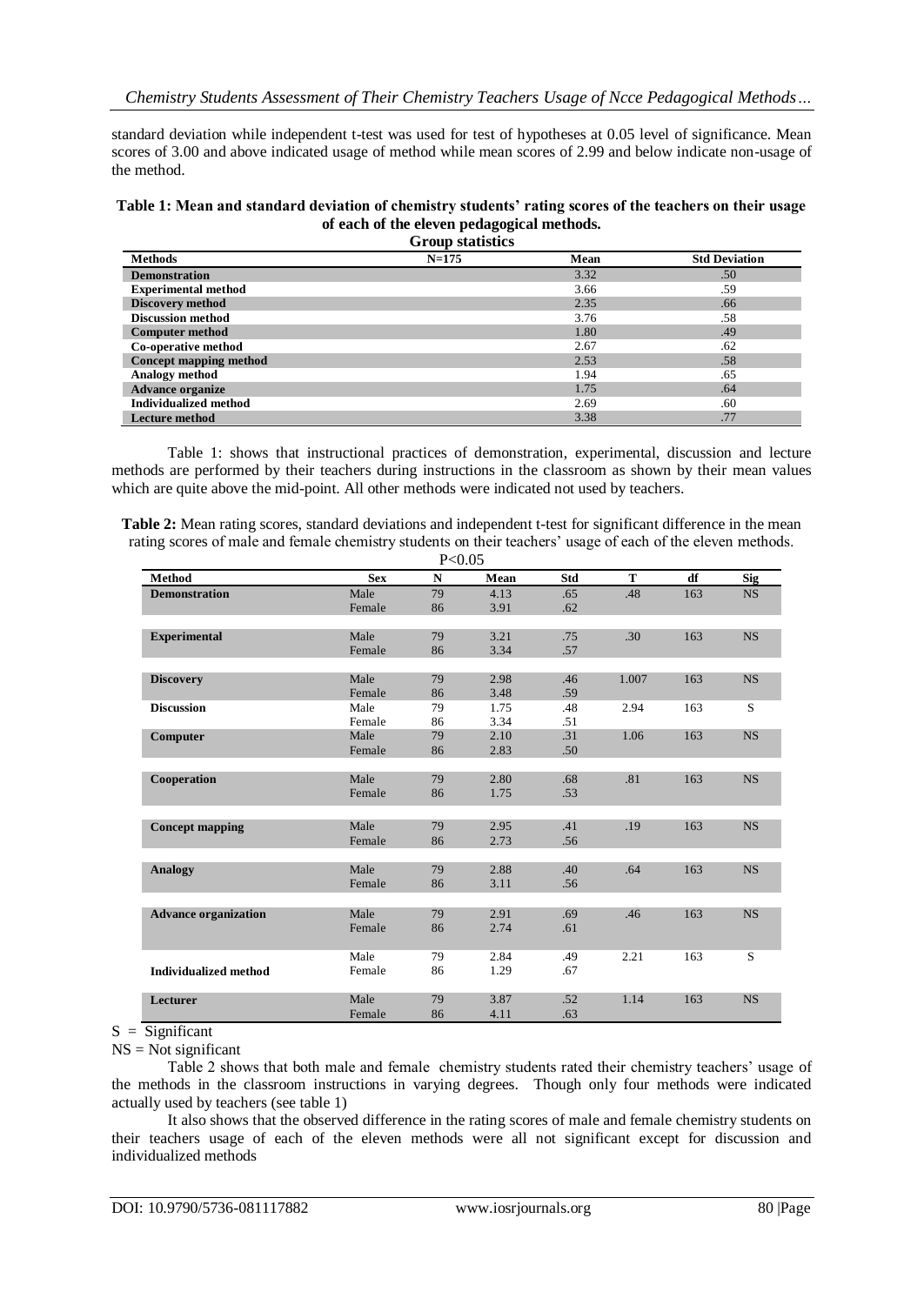### **Table 3:**

Mean rating scores, standard deviation and independent t-test for significant difference in the mean ratings of federal and state chemistry students ratings on their teacher's usage of each of the eleven methods.  $P < 0.05$ .

| <b>Method</b>               | <b>College Ownership</b> | $\mathbf N$ | Mean | Std       |      | df  | Conf.     |
|-----------------------------|--------------------------|-------------|------|-----------|------|-----|-----------|
|                             |                          |             |      | deviation |      |     |           |
| <b>Demonstration</b>        | <b>Fed Students</b>      | 98          | 4.09 | .53       | 1.34 | 173 | <b>NS</b> |
|                             | <b>State Students</b>    | 77          | 3.64 | .67       |      |     |           |
| <b>Experimental</b>         | <b>Fed Students</b>      | 98          | 3.17 | .45       | .96  | 173 | NS.       |
|                             | <b>State Students</b>    | 77          | 3.28 | .37       |      |     |           |
| <b>Discovery</b>            | <b>Fed Students</b>      | 98          | 2.19 | .99       | 1.07 | 173 | <b>NS</b> |
|                             | <b>State Students</b>    | 77          | 2.01 | .89       |      |     |           |
| <b>Discussion</b>           | <b>Fed Students</b>      | 98          | 3.67 | .47       | 1.38 | 173 | <b>NS</b> |
|                             | <b>State Students</b>    | 77          | 3.41 | .39       |      |     |           |
| Computer                    | <b>Fed Students</b>      | 98          | 2.71 | .65       | 1.41 | 173 | <b>NS</b> |
|                             | <b>State Students</b>    | 77          | 1.79 | .54       |      |     |           |
| Cooperation                 | <b>Fed Students</b>      | 98          | 2.20 | .61       | 1.82 | 173 | NS.       |
|                             | <b>State Students</b>    | 77          | 2.04 | .54       |      |     |           |
| <b>Concept mapping</b>      | <b>Fed Students</b>      | 98          | 2.29 | .51       | 1.29 | 173 | <b>NS</b> |
|                             | <b>State Students</b>    | 77          | 1.96 | .54       |      |     |           |
| Analogy                     | <b>Fed Students</b>      | 98          | 2.84 | .68       | .86  | 173 | <b>NS</b> |
|                             | <b>State Students</b>    | 77          | 2.80 | .76       |      |     |           |
| <b>Advance organization</b> | <b>Fed Students</b>      | 98          | 1.99 | .41       | .93  | 173 | <b>NS</b> |
|                             | <b>State Students</b>    | 77          | 3.43 | .59       |      |     |           |
| <b>Individualized</b>       | <b>Fed Students</b>      | 98          | 2.77 | .61       | .04  | 173 | NS.       |
|                             | <b>State Students</b>    | 77          | 2.09 | .55       |      |     |           |
| Lecturer                    | Fed Students             | 98          | 3.67 | .48       | 1.01 | 173 | <b>NS</b> |
|                             | <b>State Students</b>    | 77          | 4.34 | .53       |      |     |           |

#### **NS = Not Significant**

Table 3 shows that there was variation in the mean rating scores of students from federal and state colleges on the teachers usage of the eleven methods. There is also indication that there is no significant difference in their mean rating scores. This shows that college ownership had no influence on the students' rating of their teachers' usage of instructional methods.

## **III. Discussion of finding**

The findings from this study showed that most of the instructional methods stipulated in the Benchmark were not used by chemistry teachers during their classroom instructions. Only four methods demonstration, experimentation, discussion and lecture were mostly used. All the same, the teachers' usage of these four methods shows that teachers exhibit to some extent all the instructional practices connected with these methods and this shows that some practical are done in these colleges.. This finding disagreed with Njoku (2004) who asserted that in most Nigeria science teacher education programme educators only theories about effective methods that have been discovered through researchers. This finding also do not tally with Akpan, 2008 who maintained that teachers leave practical work until student get to their final year. Blame should not be apportioned to teachers in colleges of education as the cause of students in examinations since they actually expose pre-service students to innovative pedagogical methods in the Benchmark. Secondary school chemistry teachers should be held-responsible for the students' poor performance since they refused to use some of these methods they are exposed to in teaching their students.

Findings of this study show that gender had no remarkable influence on the students' rating of their teachers usage of methods and college ownership had no influence on the students' rating.

## **IV. Conclusion and Recommendation**

Science teachers occupy a critical position in the realization of the goal of science education, refinement of the society, provision of quality education and building a virile nation. Science teachers need to have a good knowledge of variety of teaching methods which they are expected to be applying their classroom instructions. They also need in-service training to improve upon their professional expertise and be able to teach difficult and abstract concepts in their area. There is need to expose the pre-service teachers to other methods indicated non-usage because their efficacy have been tried out and confirmed by researchers.